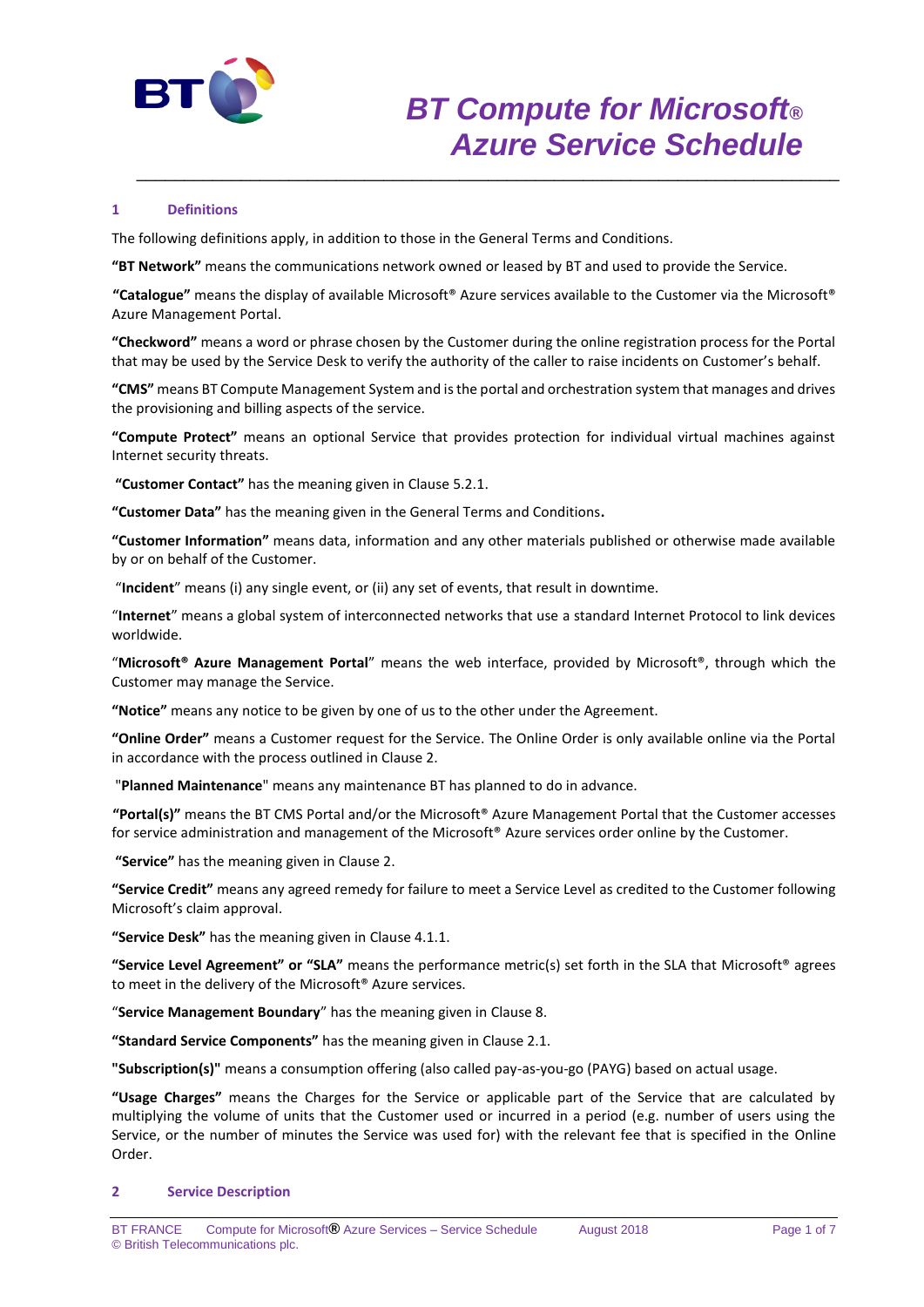

- 2.1 BT will provide the Customer with the Standard Service Components, as set out below:
	- 2.1.1 Subscription set-up to provide the Customer with access to the Microsoft<sup>®</sup> Azure Management Portal via the BT CMS Portal. The Microsoft® Azure Management Portal will give the Customer access to a catalogue of available Microsoft® Azure services; and

\_\_\_\_\_\_\_\_\_\_\_\_\_\_\_\_\_\_\_\_\_\_\_\_\_\_\_\_\_\_\_\_\_\_\_\_\_\_\_\_\_\_\_\_\_\_\_\_\_\_\_\_\_\_\_\_\_\_\_\_\_\_\_\_\_\_\_\_\_\_\_\_\_\_

- 2.1.2 A single invoice for the Service; and
- 2.1.3 Service Desk support that will provide first line support to the Customer and is available 24x7x365 for fault reporting and enquiries including first line support on the Microsoft® Azure services;

(the **"Service"**).

- 2.2 The Customer may subsequently add to and/or remove any available Microsoft<sup>®</sup> Azure services it has ordered via the Microsoft® Azure Management Portal, using the Online Order.
- 2.3 The Microsoft® Azure Management Portal will show the up-to-date list of available Microsoft® Azure services and the prevailing Charges for these Microsoft<sup>®</sup> Azure services.
- 2.4 If BT provides the Customer with any other services, this Schedule will not apply to those services and those services will be governed by their separate terms and conditions.
- 2.5 Compute Protect. As protection for individual virtual machines against Internet security threats the Customer may order Compute Protect as optional Service. Compute Protect is subject to separate terms to be accepted on the Portal when ordering this Service.

### **3 Access to Internet**

- 3.1 The Customer acknowledges and agrees that where the Service provides access to the Internet, the use of the Internet is at the Customer's own risk.
- 3.2 The Customer acknowledges that:

The Internet is independent of the Service and BT has no responsibility for provision of the Internet; and

use of the Internet is solely at the Customer'srisk and subject to all applicable laws. BT has no responsibility for any information, software, services or other materials obtained, downloaded, shared or transmitted by the Customer using the Internet.

#### **4 BT's Obligations**

## Service Delivery

- 4.1 Before the Operational Service Date and, where applicable, throughout the provision of the Service, BT will:
	- 4.1.1 provide the Customer with contact details of the helpdesk to submit service requests, report Incidents and ask questions about the Service ("**Service Desk**");
	- 4.1.2 provide the Customer with Microsoft® Azure subscription(s) which the Customer can use to selfserve Microsoft<sup>®</sup> Azure services using the Microsoft<sup>®</sup> Azure Management Portal;

#### **Service Operation**

- 4.2 On and from the Operational Service Date, BT:
	- 4.2.1 will respond and use reasonable endeavours to remedy an Incident without undue delay and in accordance with Clauses 5.8 – 5.11 of this Schedule;
	- 4.2.2 BT may have to carry out routine or emergency maintenance, updates and other procedures for reasons of health, safety, security or otherwise to protect the Service, and which may cause a disruption to the Service, ("Planned Maintenance"). BT will provide the Customer with as much prior notice as practicable with respect to Planned Maintenance; and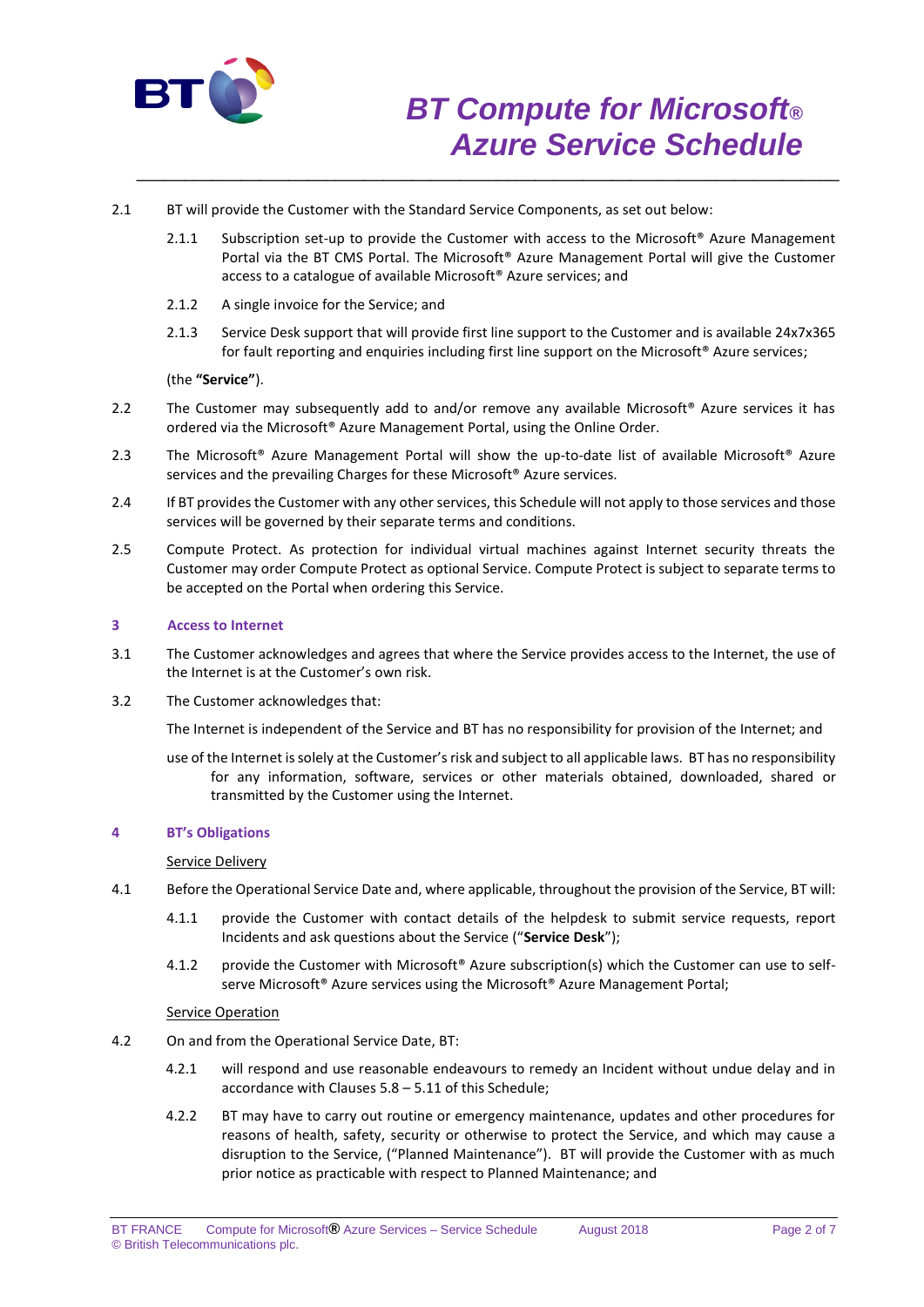

4.2.3 may require the Customer to change any or all passwords in accordance with Clause 6 of this Schedule.

\_\_\_\_\_\_\_\_\_\_\_\_\_\_\_\_\_\_\_\_\_\_\_\_\_\_\_\_\_\_\_\_\_\_\_\_\_\_\_\_\_\_\_\_\_\_\_\_\_\_\_\_\_\_\_\_\_\_\_\_\_\_\_\_\_\_\_\_\_\_\_\_\_\_

## **5 Customer Obligations**

#### Service Delivery

- 5.1 Before the Operational Service Date and, where applicable, throughout the provision of the Service by BT, the Customer will:
	- 5.1.1 provide BT with the names and contact details of any individuals authorised to act on the Customer's behalf for Service management matters ("**Customer Contact**"). BT may also accept instructions from a person who BT reasonably believe is acting with the Customer's authority;
	- 5.1.2 provide BT with any information reasonably required without undue delay;
	- 5.1.3 provide software, and telecommunications equipment and services, necessary to access and use the Portals and Microsoft® Azure services;
	- 5.1.4 ensure having a technical compatible browser to access, view or use the Portals;
	- 5.1.5 not permit or make any attempt to disassemble, deconstruct, break down, hack or otherwise interfere with the Portals or any part of the Portals;
	- 5.1.6 provide the Service Desk with at least 30 days' notice should the Customer wish to terminate the Service as set out in Clause 11.3 and transfer the Customer's subscription to an alternative Microsoft® partner.

## Customer's use of Microsoft® Azure services

- 5.2 The Customer's use of the Microsoft® Azure Management Portal and the provisioning of any of the Microsoft® Azure services will be subject to the Customer's acceptance of the Microsoft® terms of use and the terms of use for each service presented to the Customer when the Customer accesses the Microsoft® Azure Management Portal. The Customer acknowledges Microsoft's conditions and agrees to observe and comply with them for any and all use of the Microsoft® Azure services.
- 5.3 While BT will be responsible as first line helpdesk and managing any Service Credits for the Microsoft® Azure services; any licenses, warranties and indemnities provided by BT in the General Terms and Conditions do not apply to the Customer's use of the Microsoft® Azure Management Portal or any of the Microsoft<sup>®</sup> Azure services, but will be governed by the applicable Microsoft<sup>®</sup> conditions as accepted by the Customer on the Microsoft® Azure Management Portal. As result – except claims for Service Credits - any disputes related to the Microsoft® Azure services ordered via this Service should be addressed directly to Microsoft® in accordance with the applicable Microsoft® conditions as accepted by the Customer via the Microsoft® Azure Management Portal.
- 5.4 The Customer is solely responsible for any obligation or liability arising out of transactions of any kind entered into between the Customer and any third party accessing or relying on the Service, the Customer's information, or third party information. BT will not be a party to any transaction between the Customer and any third party.

#### Service Operation

- 5.5 On and from the Operational Service Date, the Customer will:
	- 5.5.1 pass Incident reports to the Service Desk using the reporting procedures agreed between the Parties;
	- 5.5.2 ensure that any Customer Equipment that is connected to the Service or that the Customer use, directly or indirectly, in relation to the Service is:
		- (a) adequately protected against viruses and other breaches of security;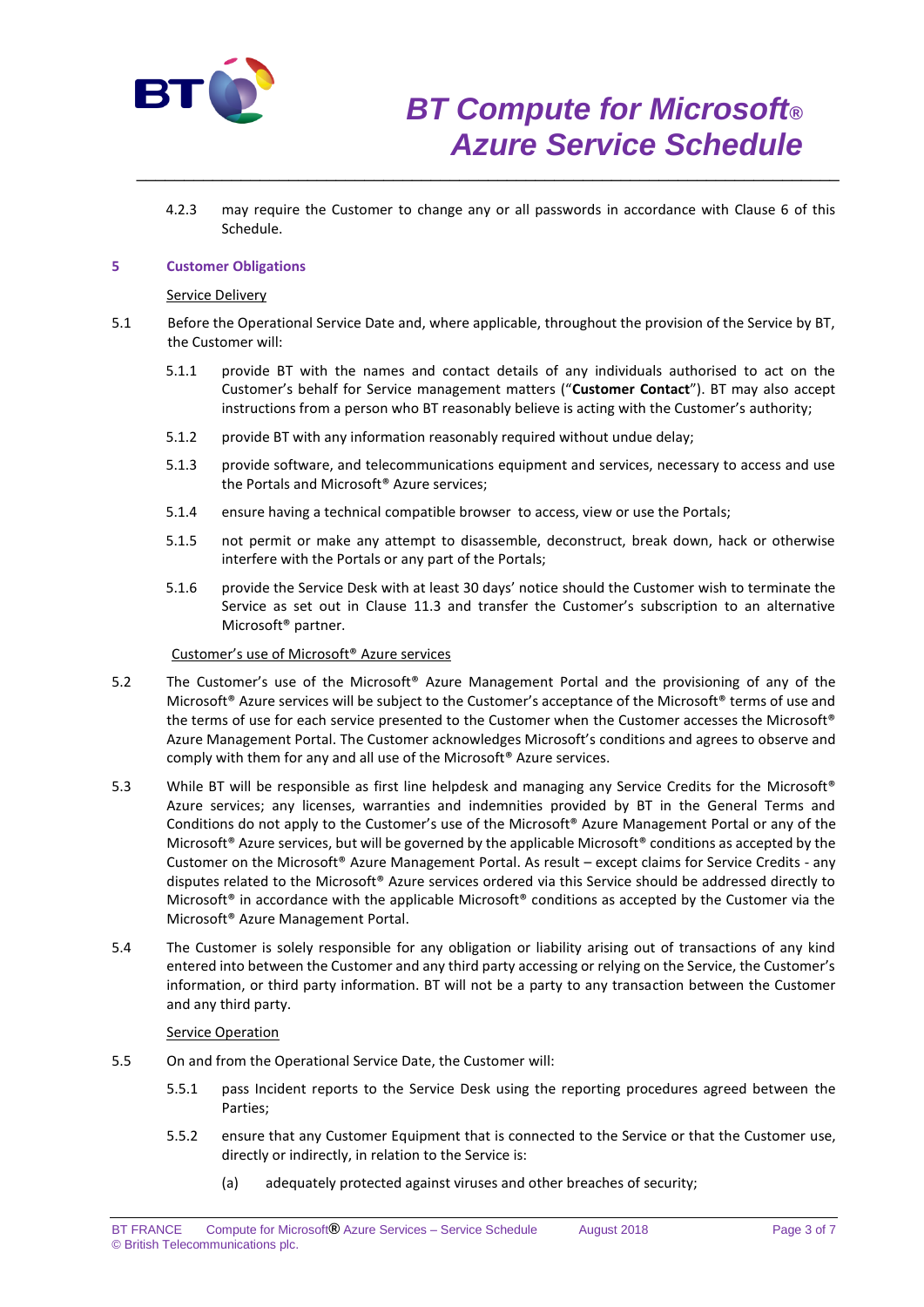

- (b) technically compatible with the Service and will not harm or damage BT Equipment, the BT Network, or any of BTs' supplier's or subcontractor's network or equipment; and
- (c) approved and used in accordance with relevant instructions and applicable law;

\_\_\_\_\_\_\_\_\_\_\_\_\_\_\_\_\_\_\_\_\_\_\_\_\_\_\_\_\_\_\_\_\_\_\_\_\_\_\_\_\_\_\_\_\_\_\_\_\_\_\_\_\_\_\_\_\_\_\_\_\_\_\_\_\_\_\_\_\_\_\_\_\_\_

- 5.5.3 distribute, manage and maintain access profiles, passwords and other systems administration information relating to the control of Users' access to the Service;
- 5.5.4 ensure the secure and proper use of all valid User access profiles, passwords and other systems administration information used in connection with the Service and:
	- (a) inform BT immediately if a user ID or password has, or is likely to, become known to an unauthorised person, or is being or may be used in an unauthorised way;
	- (b) take all reasonable steps to prevent unauthorised access to the Service; and
	- (c) satisfy BT security checks if a password is lost or forgotten.
- 5.6 If BT requests the Customer to do so in order to ensure the security or integrity of the Service, change any or all passwords and/or other systems administration information used in connection with the Service.

### Notification of Incidents

- 5.7 Where the Customer become aware of an Incident, the Customer will report it to BT Service Desk:
- 5.8 BT will provide the Customer a unique reference number for the Incident ("**Ticket**");
- 5.9 BT will close the Ticket when:
	- 5.9.1 The Customer confirm that the Incident is cleared; or
	- 5.9.2 BT has attempted unsuccessfully to contact the Customer, in the way agreed between the Parties, in relation to the Incident and the Customer has not responded within 2 hours of BT's attempt to contact the Customer.
- 5.10 If the Customer states that the Incident is not cleared, the Ticket will remain open, and BT will continue to work to resolve the Incident.

## **6 Security**

- 6.1 The Customer is responsible for the security and proper use of all User IDs, Checkwords and passwords. BT reserves the right to suspend access to the Service at any time if BT has reason to believe that there is, or is likely to be, a breach of security or misuse of the Service. BT will notify the Customer as soon as possible after it has done so.
- 6.2 The Customer will immediately inform BT if there is any reason to believe that a User ID, password, or Checkword allocated by BT has, or is likely to, become known to someone not authorised to use it or is being, or is likely to be, used in an unauthorised way.
- 6.3 BT reserves the right to require the Customer to change any or all of the Checkwords or passwords associated with the Service and used by the Customer in connection with the Service.
- 6.4 The Service is delivered within a secure BT data centre with a security policy for the protection of Site, infrastructure and network. Although BT will use reasonable care and skill in carrying out its obligations under this Agreement in accordance with BT's security policy, it is not possible to guarantee that all instances of fraud, misuse, unwanted or unauthorised activity or access to the Customer's Information will be prevented or detected. Whenever BT becomes aware that security has been compromised, BT will take actions in order to limit any further occurrences of fraud, misuse, unwanted or unauthorised activity or access to the Customer's Information. Nevertheless, BT accepts no liability for any such incidents, or for any loss or damage suffered by the Customer. The Customer shall therefore take responsibility for the security of the Customer Information, Content and application of security policies designed to prevent unwanted or unauthorised activity or access to the Customer's Information.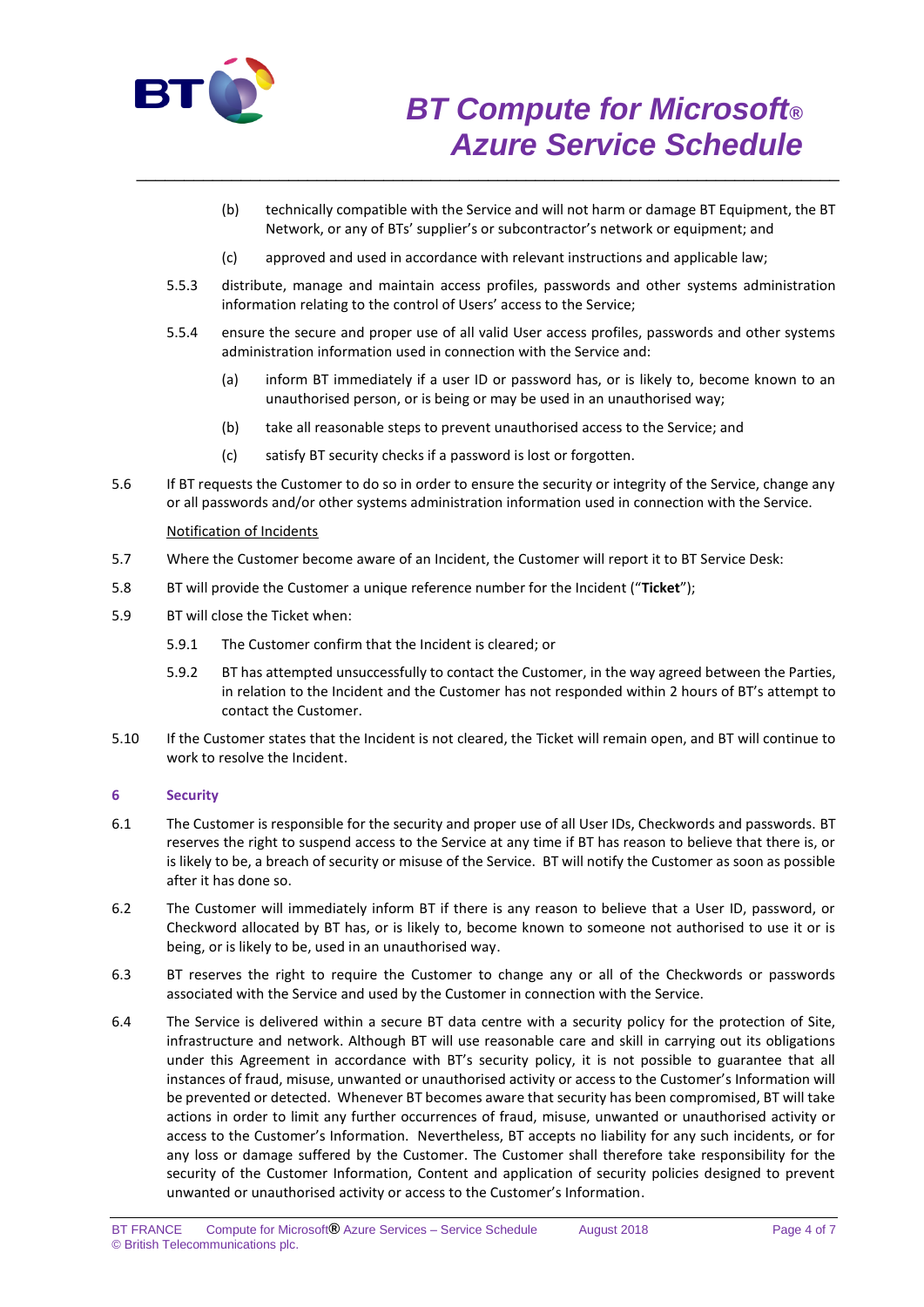

# *BT Compute for Microsoft® Azure Service Schedule*

## **7 Processing of Personal Data**

7.1 BT or its sub-processor will Process the Customer Personal Data for the Portal aspects of the BT Compute for Microsoft Azure Service as set out in this Schedule for as long as BT provides the BT Compute for Microsoft Azure Service and for as long as BT may be required to Process the Customer Personal Data in accordance with applicable law. Any personal Data that may be collected and processed by BT is subject to the data protection provisions as set out in the General Terms and Conditions.

\_\_\_\_\_\_\_\_\_\_\_\_\_\_\_\_\_\_\_\_\_\_\_\_\_\_\_\_\_\_\_\_\_\_\_\_\_\_\_\_\_\_\_\_\_\_\_\_\_\_\_\_\_\_\_\_\_\_\_\_\_\_\_\_\_\_\_\_\_\_\_\_\_\_

- 7.2 Once registered, the Customer have a direct relationship with Microsoft for CRM activities and the Customer will need to configure its own settings and preferences. From this point, BT Processes no Customer Personal Data in respect of the BT Compute for Microsoft Azure Service. Microsoft Processes (hosts) any information that is generated by the Customer's use (or Customer's employees', agents' or subcontractors' use) of the BT Compute for Microsoft Azure Service.
- 7.3 The types of Customer Personal Data Processed by BT or its sub-processors or the Customer via the Portal may be:
	- website or IP address;
	- name;
	- address;
	- telephone number;
	- email address;
	- job title;
	- company name; and
	- contact records.

This list is not exhaustive as the Customr will specify what Customer Personal Data is Processed.

- 7.4. The Customer Personal Data may concern the following categories of Data Subjects:
	- Customer employees;
	- Customer's customers or third parties; and
	- any Data Subject (as controlled by the Customer).

This list is not exhaustive as the Customer will specify what Customer Personal Data is Processed.

7.5 For the avoidance of doubt, BT will process Personal Data only to the extent required for providing the Standard Service Components set out in clause 2.1 and BT will not have access to Personal Data and/or other confidential information that may be shared between the Customer and Microsoft® regarding the use of the Microsoft® Azure Management Portal and the provisioning of any of the Microsoft® Azure services. Any handling activities for the Microsoft® Azure Management Portal and Microsoft® Azure services will be governed by the agreements between the Customer and Microsoft® and therefore BT will not be responsible and liable for the security and the processing of any Personal Data in connection with Customer' use of the Microsoft Azure Management Portal. Any claims and/or complaints in relation to the security and the processing of any such Personal Data may only be made by the Customer against Microsoft® under the Microsoft® terms of use for Microsoft® Azure services (Microsoft® Cloud Agreement).

### **8 Service Management Boundary**

- 8.1 BT will provide and manage the Service set out in this Schedule and as set out in the Online Order ("**Service Management Boundary**").
- 8.2 BT will have no responsibility for the Service outside the Service Management Boundary. For the avoidance of doubt, the Service Management Boundary does not include the Microsoft® Azure Management Portal and any Microsoft® Azure services accessed via the Microsoft® Azure Management Portal.
- 8.3 BT does not make any representations, whether express or implied, that the Service will operate in combination with any Customer Equipment or other equipment and software.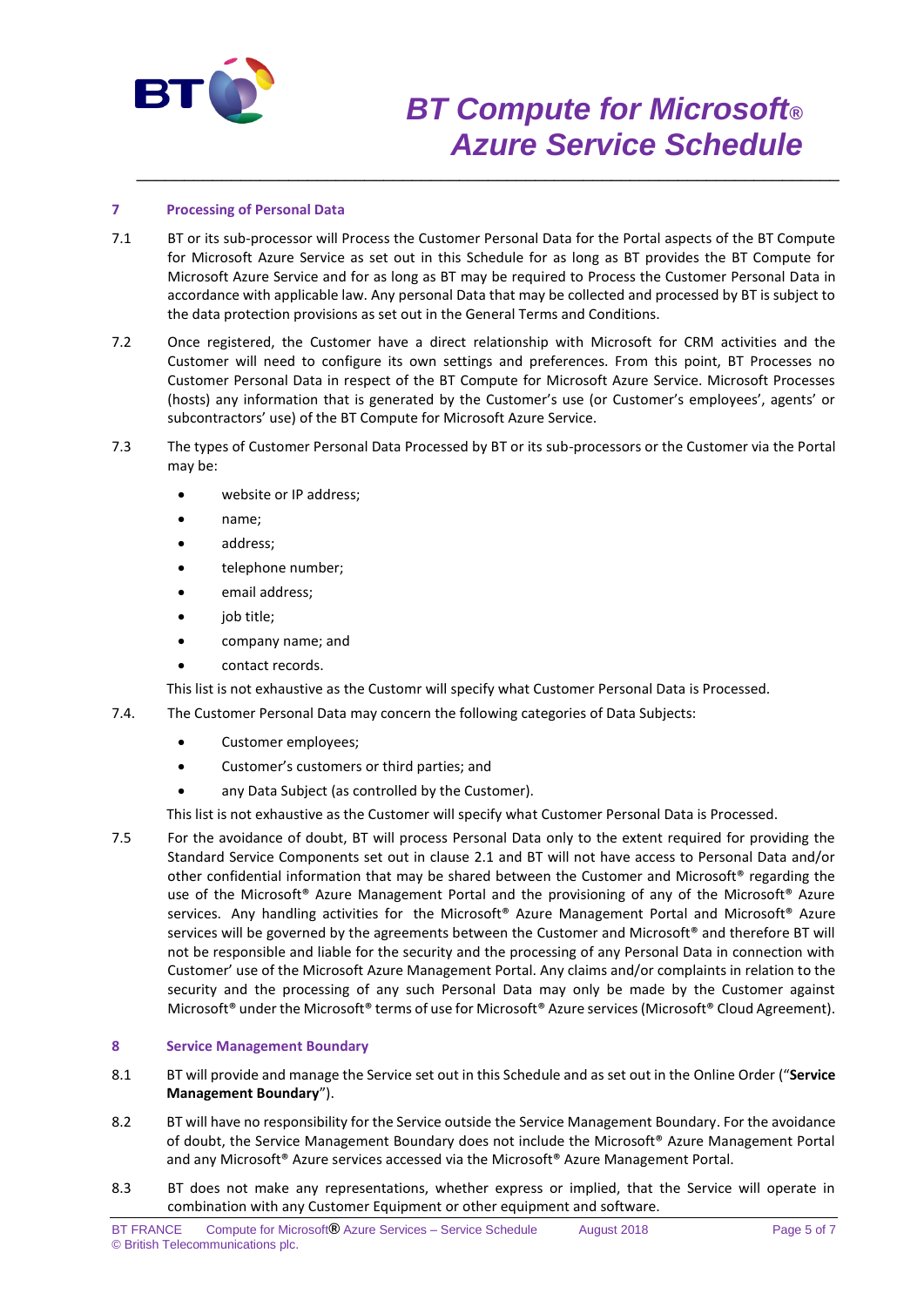

# *BT Compute for Microsoft® Azure Service Schedule*

# **9 Charges**

9.1 The Charges for the Service will be set out on the Online Order and will be invoiced and paid in accordance with the applicable provisions as agreed in the General Terms and Conditions.

\_\_\_\_\_\_\_\_\_\_\_\_\_\_\_\_\_\_\_\_\_\_\_\_\_\_\_\_\_\_\_\_\_\_\_\_\_\_\_\_\_\_\_\_\_\_\_\_\_\_\_\_\_\_\_\_\_\_\_\_\_\_\_\_\_\_\_\_\_\_\_\_\_\_

- 9.2 Unless stated otherwise in an applicable Online Order, BT will invoice the Customer for:
	- 9.2.1 Usage Charges will be monthly in arrears on the first day of the relevant month calculated at the then current rates for each Microsoft® Azure service consumed within the Customer's subscription.
	- 9.2.2 BT may invoice the Customer for any of the following Charges in addition to those set out in the Online Order.
		- (a) Charges for investigating Incidents that the Customer reports to BT where BT finds no Incident or that the Incident is caused by something for which BT are not responsible under the Contract;
		- (b) Charges for restoring Service if the Service has been suspended;
		- (c) any other Charges set out in any applicable Online Order or as otherwise agreed between the Parties.

## **10 Service Levels**

- 10.1 Any Service Levels are subject to the Terms of Use between Microsoft® and the Customer. They are subject to changes, additions or discontinuation as directed by Microsoft® from time to time.
- 10.2 When managing the Service Credits, BT takes into account the currently valid terms between Microsoft® and the Customer.
- 10.3 The Customer must submit any claims for Service Credits payable under the Azure Service Levels within 45 days of the Incident occurring by providing details of the reason for the claim and any other information that BT requests.
- 10.4 Any failure by the Customer to submit a request for Service Credits in accordance with Paragraph 10.3 will constitute a waiver of any claim for Service Credits.
- 10.5 BT will submit the Customer's request for Service Credits to Microsoft for approval and once Microsoft has approved the Customer's request for Service Credits, BT will issue the Customer with the applicable Service Credits by deducting those Service Credits from the Customer's invoice within two billing cycles of the request being received.
- 10.6 Azure Service Levels and Service Credits will be calculated in accordance with information recorded by, or on behalf of, BT.
- 10.7 BT accepts no liability for Microsoft's non-approval of a claim.

## **11 Commencement, Minimum Period of Service and Termination for convenience**

- 11.1 Commencement. The Service shall commence on the Operational Service Date and unless either party gives Notice to the other of an intention to terminate the Service in accordance with the Agreement, BT will continue to provide the Service and both Parties will continue to perform each of our obligations.
- 11.2 Minimum Period of Service. There is no Minimum Period of Service; hence BT will continue to provide the Service and each Party will continue to perform its obligations under the Agreement unless either Party gives Notice to the other of an intention to terminate the Service in accordance with the Agreement.
- 11.3 Termination for Convenience. The following conditions will replace and supersede any termination for convenience conditions as set out in the General Terms and Conditions.

Either Party may, at any time after the Operational Service Date and without cause, terminate the Service